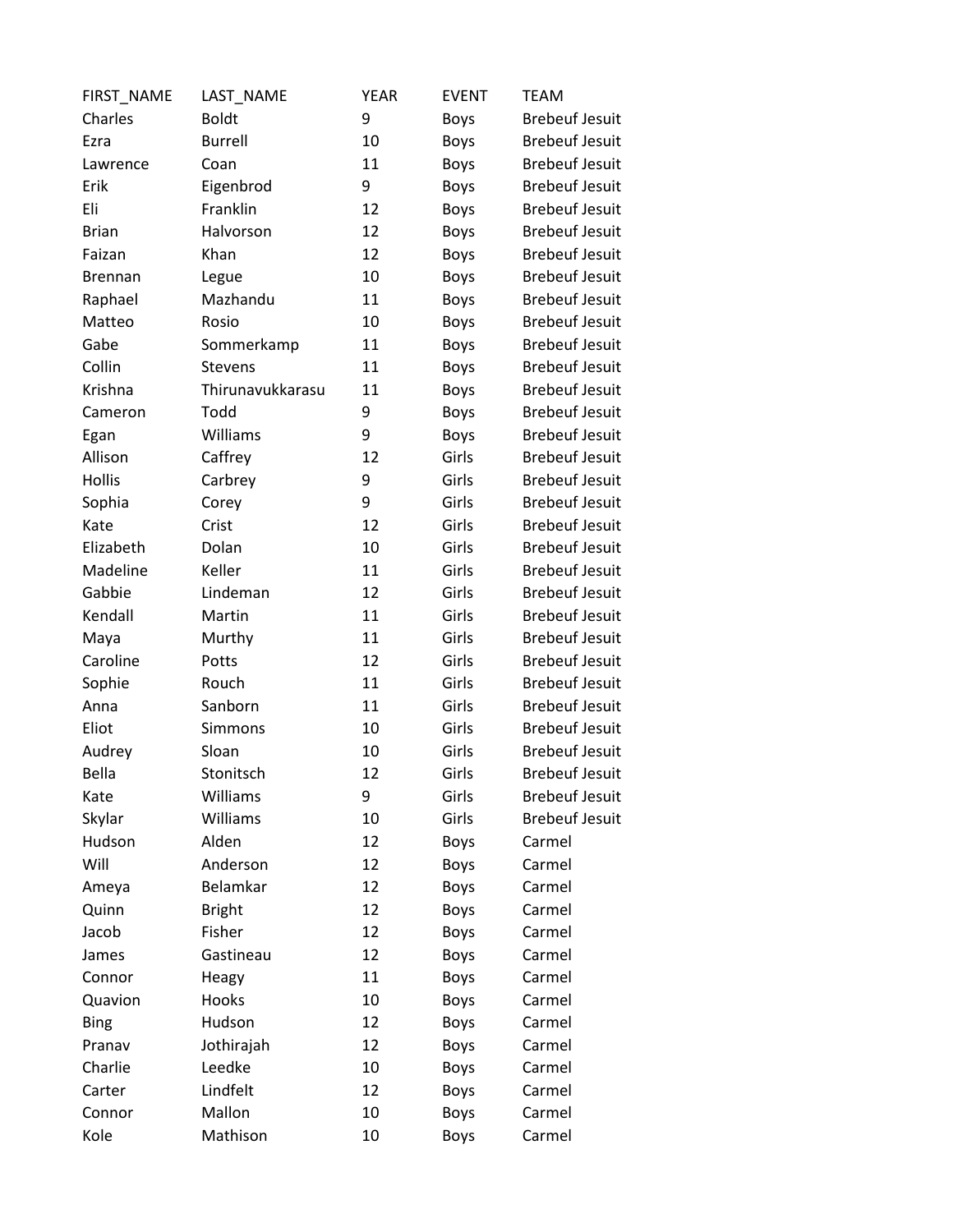| Charlie        | Schuman         | 11 | <b>Boys</b> | Carmel                 |
|----------------|-----------------|----|-------------|------------------------|
| Nate           | Seketa          | 12 | Boys        | Carmel                 |
| KJ             | Sweeney         | 10 | Boys        | Carmel                 |
| Owen           | Urtel           | 12 | <b>Boys</b> | Carmel                 |
| Grace          | Barney          | 12 | Girls       | Carmel                 |
| Annie          | Christie        | 12 | Girls       | Carmel                 |
| Chloe          | Del Carlo       | 9  | Girls       | Carmel                 |
| Brooklynn      | Edwards         | 12 | Girls       | Carmel                 |
| Savannah       | Hill            | 12 | Girls       | Carmel                 |
| Jamie          | Klavon          | 11 | Girls       | Carmel                 |
| Jasmine        | Klopstad        | 10 | Girls       | Carmel                 |
| Olivia         | Lafferty        | 12 | Girls       | Carmel                 |
| Roni           | Ledezma         | 12 | Girls       | Carmel                 |
| Olivia         | McKee           | 11 | Girls       | Carmel                 |
| Cara           | <b>Naas</b>     | 9  | Girls       | Carmel                 |
| Abby           | Parker          | 12 | Girls       | Carmel                 |
| Alivia         | Romaniuk        | 11 | Girls       | Carmel                 |
| Lily           | Rose            | 11 | Girls       | Carmel                 |
| Evelyn         | <b>Taller</b>   | 11 | Girls       | Carmel                 |
| <b>Brooke</b>  | Waldal          | 12 | Girls       | Carmel                 |
| Emersyn        | Weaver          | 9  | Girls       | Carmel                 |
| Kara           | Wenzler         | 9  | Girls       | Carmel                 |
| Tyler          | <b>Backlund</b> | 12 | <b>Boys</b> | <b>Guerin Catholic</b> |
| Austin         | Callahan        | 12 | Boys        | <b>Guerin Catholic</b> |
| Mark           | Doll            | 11 | Boys        | <b>Guerin Catholic</b> |
| Christian      | Geary           | 11 | Boys        | <b>Guerin Catholic</b> |
| Ben            | Grissom         | 9  | <b>Boys</b> | <b>Guerin Catholic</b> |
| Ethan          | Hines           | 10 | Boys        | <b>Guerin Catholic</b> |
| Holden         | King            | 12 | Boys        | <b>Guerin Catholic</b> |
| Johnny         | King            | 9  | <b>Boys</b> | <b>Guerin Catholic</b> |
| CJ             | Lawrence        | 11 | <b>Boys</b> | <b>Guerin Catholic</b> |
| Levi           | Leffler         | 12 | <b>Boys</b> | <b>Guerin Catholic</b> |
| Evan           | McNeany         | 11 | Boys        | <b>Guerin Catholic</b> |
| Gavin          | Morrow          | 12 | <b>Boys</b> | <b>Guerin Catholic</b> |
| Nicholas       | Schramm         | 12 | <b>Boys</b> | <b>Guerin Catholic</b> |
| Dominic        | Stein           | 12 | <b>Boys</b> | <b>Guerin Catholic</b> |
| Nathan         | Traub           | 10 | <b>Boys</b> | <b>Guerin Catholic</b> |
| Christian      | Ward            | 12 | Boys        | <b>Guerin Catholic</b> |
| Jack           | Weber           | 10 | <b>Boys</b> | <b>Guerin Catholic</b> |
| Rosie          | <b>Barrett</b>  | 10 | Girls       | <b>Guerin Catholic</b> |
| Raegan         | <b>Bohbrink</b> | 12 | Girls       | <b>Guerin Catholic</b> |
| Kinley         | Callahan        | 12 | Girls       | <b>Guerin Catholic</b> |
| Katherine      | Constantino     | 9  | Girls       | <b>Guerin Catholic</b> |
| <b>Bridget</b> | Gallagher       | 10 | Girls       | <b>Guerin Catholic</b> |
| Maghan         | Gallagher       | 12 | Girls       | <b>Guerin Catholic</b> |
| Allison        | Keller          | 11 | Girls       | <b>Guerin Catholic</b> |
| Joelle         | Klavon          | 11 | Girls       | <b>Guerin Catholic</b> |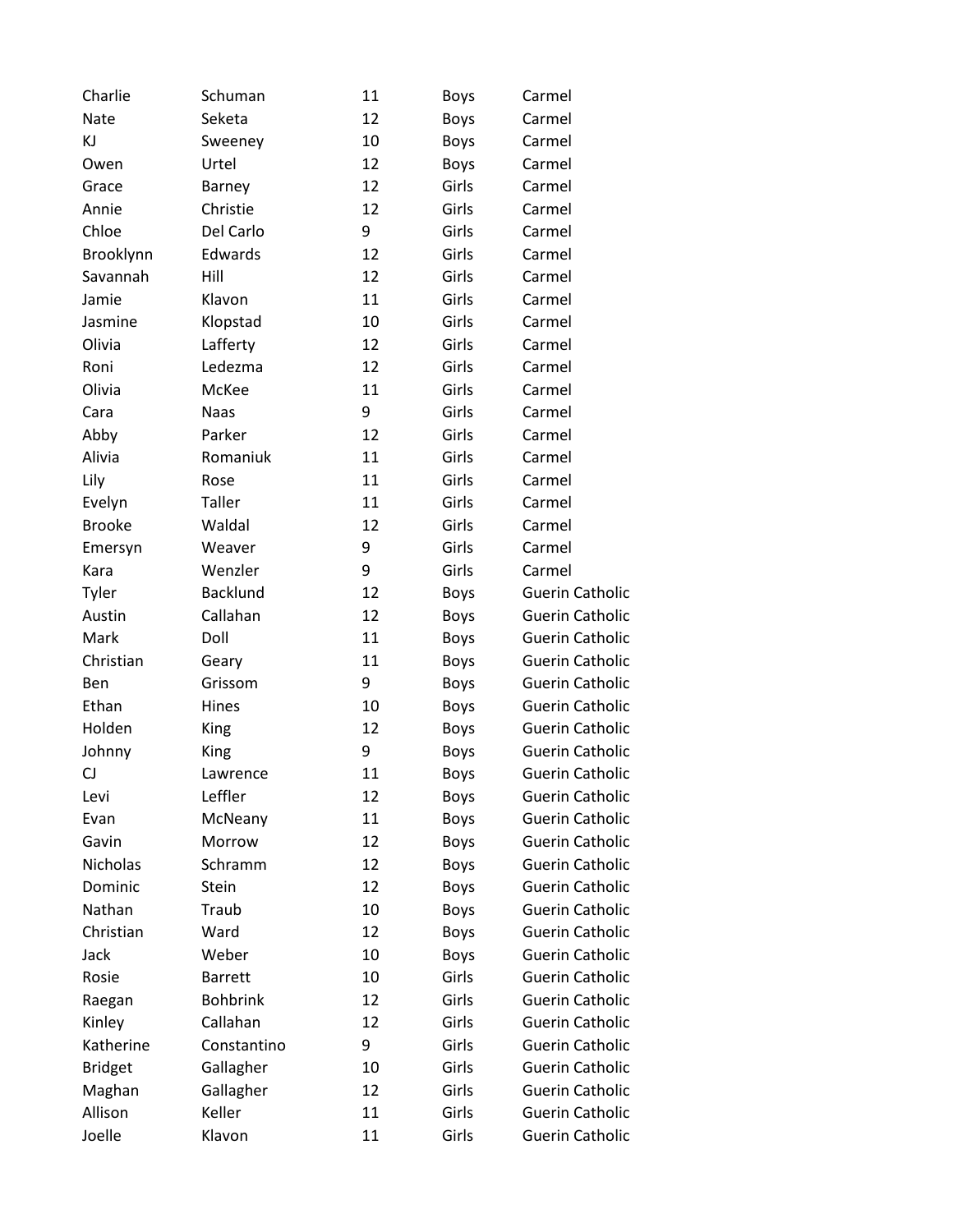| Delaney     | Klee             | 12 | Girls       | <b>Guerin Catholic</b>         |
|-------------|------------------|----|-------------|--------------------------------|
| Katie       | LaReau           | 12 | Girls       | <b>Guerin Catholic</b>         |
| Macy        | Lips             | 12 | Girls       | <b>Guerin Catholic</b>         |
| Kalen       | Moe              | 9  | Girls       | <b>Guerin Catholic</b>         |
| Kyndall     | Osborne          | 10 | Girls       | <b>Guerin Catholic</b>         |
| Madison     | Scheidler        | 10 | Girls       | <b>Guerin Catholic</b>         |
| Meg         | Schemanske       | 11 | Girls       | <b>Guerin Catholic</b>         |
| Sydney      | Smith            | 11 | Girls       | <b>Guerin Catholic</b>         |
| Sophia      | Woods            | 12 | Girls       | <b>Guerin Catholic</b>         |
| Allison     | Wozniak          | 11 | Girls       | <b>Guerin Catholic</b>         |
| Nathan      | Cox              | 9  | <b>Boys</b> | <b>Hamilton Heights</b>        |
| Clayton     | Forrer           | 11 | <b>Boys</b> | <b>Hamilton Heights</b>        |
| Landon      | Hurley           | 11 | Boys        | <b>Hamilton Heights</b>        |
| Preston     | Miller           | 11 | <b>Boys</b> | <b>Hamilton Heights</b>        |
| Andrew      | Monnin           | 11 | <b>Boys</b> | <b>Hamilton Heights</b>        |
| Evan        | Williamson       | 10 | <b>Boys</b> | <b>Hamilton Heights</b>        |
| Mary Ella   | <b>Bichey</b>    | 9  | Girls       | <b>Hamilton Heights</b>        |
| Morgan      | Guthrie          | 12 | Girls       | <b>Hamilton Heights</b>        |
| Teegan      | Madara           | 9  | Girls       | <b>Hamilton Heights</b>        |
| Maria       | Mitchell         | 12 | Girls       | <b>Hamilton Heights</b>        |
| Wesley      | Moore            | 12 | Boys        | Heritage Christian             |
| PJ          | Pizarro          | 11 | <b>Boys</b> | Heritage Christian             |
| Alexander   | Raber            | 9  | <b>Boys</b> | Heritage Christian             |
| Alexander   | Smith            | 12 | <b>Boys</b> | Indianapolis Arsenal Technical |
| Sam         | Bella            | 11 | <b>Boys</b> | Indianapolis Bishop Chatard    |
| Max         | <b>Bourgeois</b> | 9  | <b>Boys</b> | Indianapolis Bishop Chatard    |
| Ethan       | <b>Bowers</b>    | 12 | <b>Boys</b> | Indianapolis Bishop Chatard    |
| Owen        | Cuniffe          | 12 | <b>Boys</b> | Indianapolis Bishop Chatard    |
| Davis       | Falcon           | 10 | <b>Boys</b> | Indianapolis Bishop Chatard    |
| Mason       | Fellwock         | 12 | <b>Boys</b> | Indianapolis Bishop Chatard    |
| William     | Hasbrook         | 11 | <b>Boys</b> | Indianapolis Bishop Chatard    |
| William     | Johnson          | 12 | <b>Boys</b> | Indianapolis Bishop Chatard    |
| Nate        | Joven            | 11 | <b>Boys</b> | Indianapolis Bishop Chatard    |
| Elliott     | Kolbus           | 12 | <b>Boys</b> | Indianapolis Bishop Chatard    |
| lan         | Kolbus           | 9  | <b>Boys</b> | Indianapolis Bishop Chatard    |
| Ben         | Leising          | 9  | <b>Boys</b> | Indianapolis Bishop Chatard    |
| Isaac       | Lemark           | 12 | <b>Boys</b> | Indianapolis Bishop Chatard    |
| Aaron       | Loiselle         | 10 | <b>Boys</b> | Indianapolis Bishop Chatard    |
| Nicholas    | Mates            | 11 | <b>Boys</b> | Indianapolis Bishop Chatard    |
| Jack        | McGowan          | 12 | <b>Boys</b> | Indianapolis Bishop Chatard    |
| Connor      | Moriarty         | 11 | <b>Boys</b> | Indianapolis Bishop Chatard    |
| Liam        | Murphy           | 12 | <b>Boys</b> | Indianapolis Bishop Chatard    |
| Nathan      | Reynolds         | 11 | <b>Boys</b> | Indianapolis Bishop Chatard    |
| Patrick     | Smith            | 12 | <b>Boys</b> | Indianapolis Bishop Chatard    |
| Christopher | Taylor           | 12 | <b>Boys</b> | Indianapolis Bishop Chatard    |
| Owen        | Teed             | 12 | <b>Boys</b> | Indianapolis Bishop Chatard    |
| Andrew      | Thrasher         | 12 | <b>Boys</b> | Indianapolis Bishop Chatard    |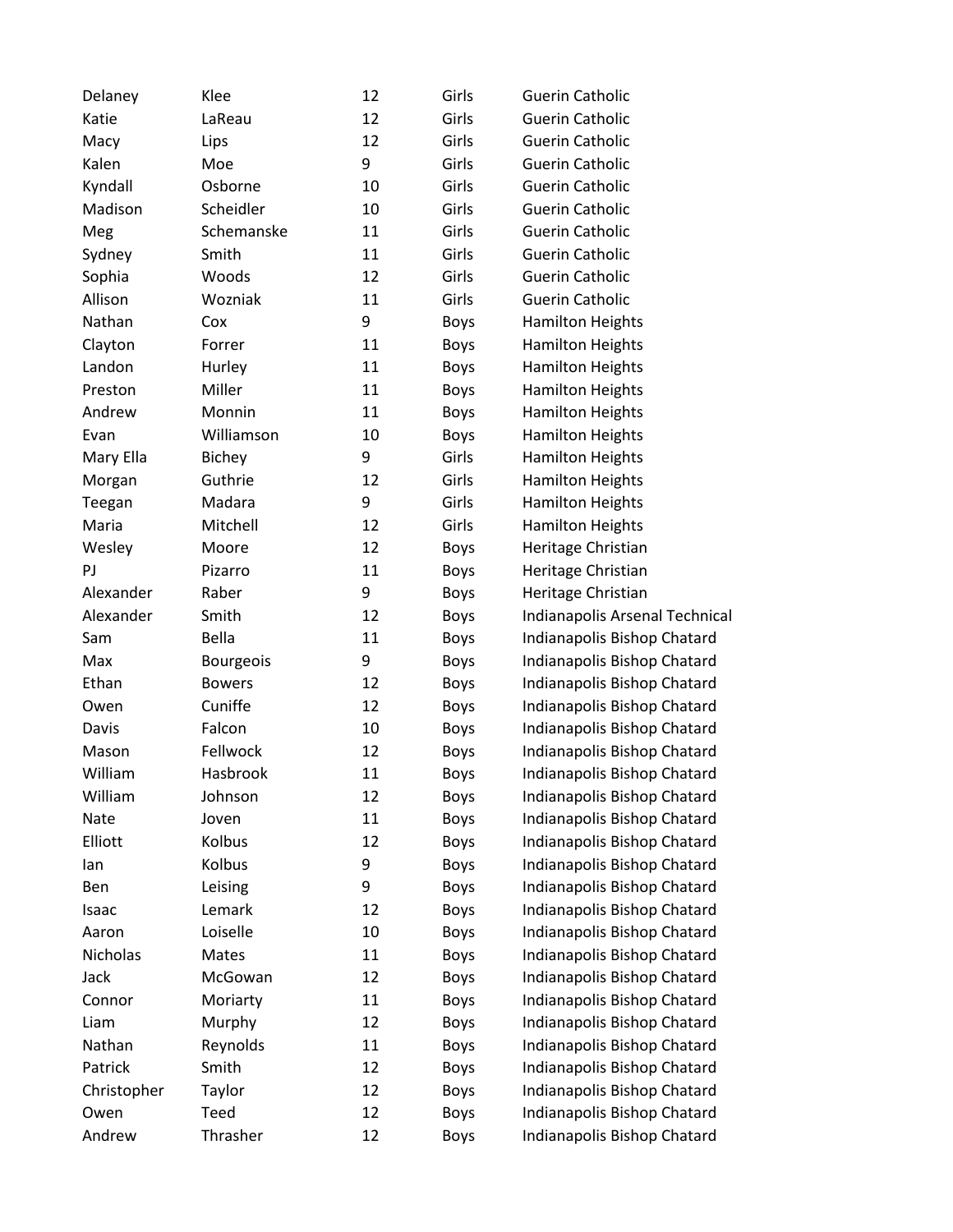| Caroline      | Bell            | 10 | Girls       | Indianapolis Bishop Chatard |
|---------------|-----------------|----|-------------|-----------------------------|
| Mara          | Foley           | 11 | Girls       | Indianapolis Bishop Chatard |
| Alex          | Gantz           | 11 | Girls       | Indianapolis Bishop Chatard |
| Emily         | Loiselle        | 12 | Girls       | Indianapolis Bishop Chatard |
| Mayan         | Stickel         | 11 | Girls       | Indianapolis Bishop Chatard |
| Anna          | Zyromski        | 9  | Girls       | Indianapolis Bishop Chatard |
| Preston       | Avery           | 12 | Boys        | Indianapolis Cathedral      |
| Tobin         | <b>Bradshaw</b> | 12 | <b>Boys</b> | Indianapolis Cathedral      |
| Jack          | Davis           | 9  | Boys        | Indianapolis Cathedral      |
| Andrew        | de las Alas     | 12 | <b>Boys</b> | Indianapolis Cathedral      |
| Liam          | Eifert          | 10 | <b>Boys</b> | Indianapolis Cathedral      |
| Nathan        | Fiedeldey       | 12 | Boys        | Indianapolis Cathedral      |
| Seth          | Green           | 9  | <b>Boys</b> | Indianapolis Cathedral      |
| Liam          | Kelly           | 12 | Boys        | Indianapolis Cathedral      |
| Collin        | Monesmith       | 12 | Boys        | Indianapolis Cathedral      |
| Jack          | O'Brien         | 9  | Boys        | Indianapolis Cathedral      |
| Kyle          | Pehlman         | 12 | <b>Boys</b> | Indianapolis Cathedral      |
| Jack          | Wajda           | 11 | <b>Boys</b> | Indianapolis Cathedral      |
| Isabel        | A'Hearn         | 11 | Girls       | Indianapolis Cathedral      |
| Sally         | <b>Bradshaw</b> | 10 | Girls       | Indianapolis Cathedral      |
| Grace         | <b>Bragg</b>    | 10 | Girls       | Indianapolis Cathedral      |
| Dearbhla      | Delaney         | 10 | Girls       | Indianapolis Cathedral      |
| Lauren        | <b>Dubbink</b>  | 12 | Girls       | Indianapolis Cathedral      |
| Sarah         | Elliott         | 10 | Girls       | Indianapolis Cathedral      |
| Katelyn       | Flood           | 12 | Girls       | Indianapolis Cathedral      |
| Maura         | Flood           | 12 | Girls       | Indianapolis Cathedral      |
| Madison       | Gatto           | 11 | Girls       | Indianapolis Cathedral      |
| Catherine     | Holtrup         | 10 | Girls       | Indianapolis Cathedral      |
| <b>Bailey</b> | Johnson         | 12 | Girls       | Indianapolis Cathedral      |
| Given         | Lee James       | 9  | Girls       | Indianapolis Cathedral      |
| Kylee         | Lucas           | 11 | Girls       | Indianapolis Cathedral      |
| Lucy          | Marquart        | 9  | Girls       | Indianapolis Cathedral      |
| Kieran        | <b>McCauley</b> | 12 | Girls       | Indianapolis Cathedral      |
| Reese         | Sanders         | 11 | Girls       | Indianapolis Cathedral      |
| Eliotte       | Thor            | 12 | Girls       | Indianapolis Cathedral      |
| Anna          | Van Rooy        | 9  | Girls       | Indianapolis Cathedral      |
| Erika         | Weed            | 12 | Girls       | Indianapolis Cathedral      |
| Lea           | White           | 10 | Girls       | Indianapolis Cathedral      |
| <b>Brooke</b> | Wojcieszek      | 10 | Girls       | Indianapolis Cathedral      |
| Sara          | Wojtalik        | 11 | Girls       | Indianapolis Cathedral      |
| Teresa        | Wojtalik        | 9  | Girls       | Indianapolis Cathedral      |
| Adam          | Chaney          | 10 | <b>Boys</b> | Lawrence Central            |
| Tristan       | Trevino         | 10 | Boys        | Lawrence Central            |
| Matt          | Vennemann       | 12 | Boys        | Lawrence Central            |
| Cole          | Alexander       | 11 | Boys        | Lawrence North              |
| <b>Nick</b>   | Anderson        | 10 | Boys        | Lawrence North              |
| <b>Trace</b>  | Cole            | 10 | Boys        | Lawrence North              |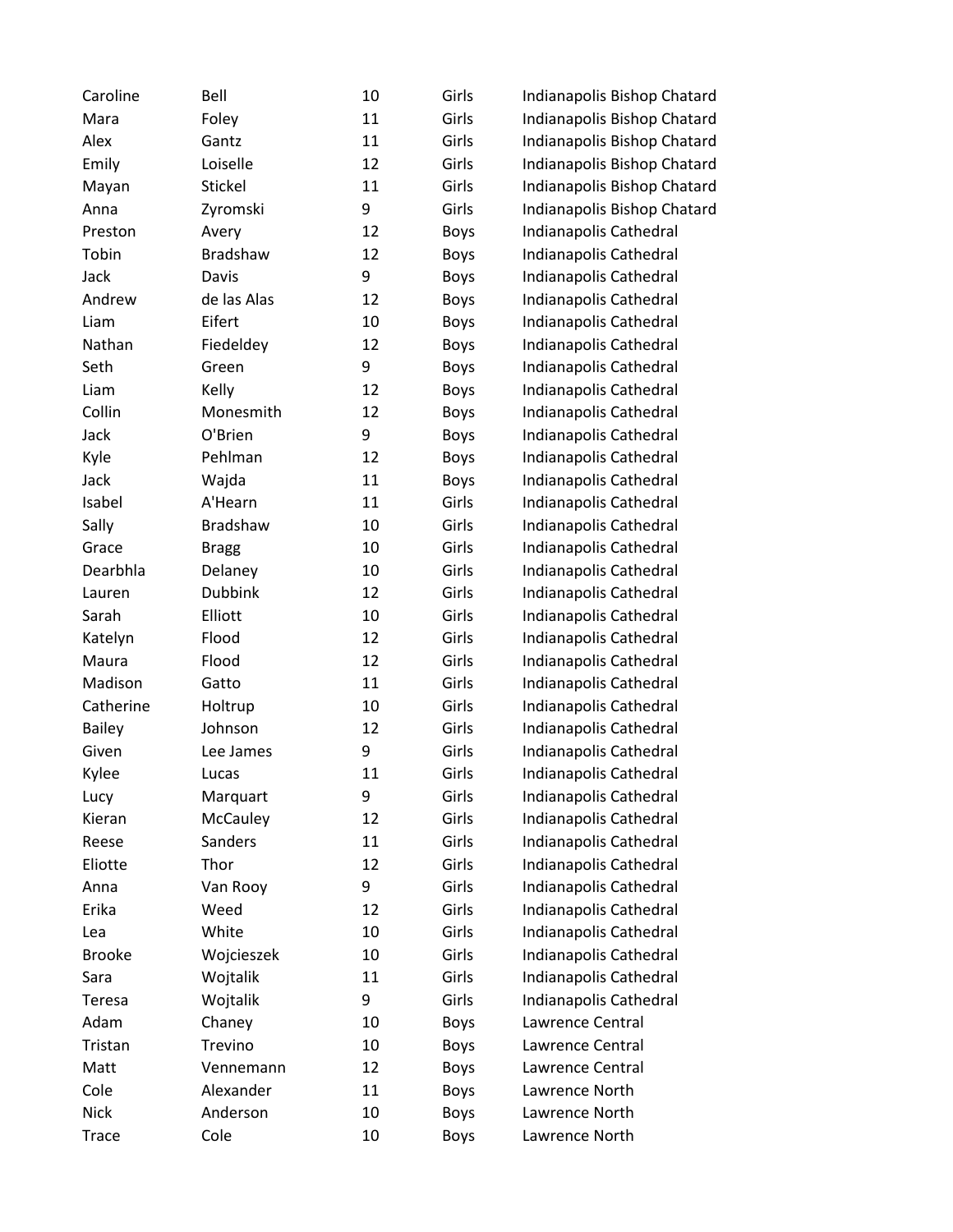| Andre          | Davis         | 11 | <b>Boys</b> | Lawrence North |
|----------------|---------------|----|-------------|----------------|
| Gavin          | Gillum        | 11 | <b>Boys</b> | Lawrence North |
| Caleb          | Harms         | 10 | <b>Boys</b> | Lawrence North |
| Spencer        | Harshbarger   | 9  | <b>Boys</b> | Lawrence North |
| Michael        | Ivory         | 12 | <b>Boys</b> | Lawrence North |
| Elijah         | Jones         | 9  | <b>Boys</b> | Lawrence North |
| Carter         | Norris        | 10 | <b>Boys</b> | Lawrence North |
| <b>Nick</b>    | Ostendorf     | 10 | <b>Boys</b> | Lawrence North |
| Ethan          | Powell        | 9  | <b>Boys</b> | Lawrence North |
| Tristan        | Powell        | 9  | <b>Boys</b> | Lawrence North |
| Adan           | Rosales       | 11 | <b>Boys</b> | Lawrence North |
| Quinten        | Rostron       | 12 | <b>Boys</b> | Lawrence North |
| Jackson        | Russell       | 9  | <b>Boys</b> | Lawrence North |
| Skyler         | Winslow       | 12 | <b>Boys</b> | Lawrence North |
| Olivia         | <b>Back</b>   | 9  | Girls       | Lawrence North |
| Carol          | Ludington     | 11 | Girls       | Lawrence North |
| Sam            | Springer      | 10 | Girls       | Lawrence North |
| <b>Brielle</b> | Vail          | 10 | Girls       | Lawrence North |
| Beau           | <b>Burgin</b> | 10 | <b>Boys</b> | Lebanon        |
| Alex           | Emenhiser     | 10 | <b>Boys</b> | Lebanon        |
| Aiden          | Frost         | 10 | <b>Boys</b> | Lebanon        |
| Aaron          | Gommel        | 12 | <b>Boys</b> | Lebanon        |
| Abram          | Hale          | 10 | <b>Boys</b> | Lebanon        |
| John           | Hawks         | 10 | <b>Boys</b> | Lebanon        |
| Ryan           | Keith         | 11 | <b>Boys</b> | Lebanon        |
| Dylan          | Krehely       | 9  | <b>Boys</b> | Lebanon        |
| <b>Braden</b>  | Robison       | 12 | <b>Boys</b> | Lebanon        |
| Sriram         | Srinivasan    | 12 | <b>Boys</b> | Lebanon        |
| Kyler          | Strange       | 10 | <b>Boys</b> | Lebanon        |
| Zachary        | West          | 12 | <b>Boys</b> | Lebanon        |
| Aydan          | Wetter        | 9  | <b>Boys</b> | Lebanon        |
| Jordan         | Yoder         | 10 | <b>Boys</b> | Lebanon        |
| Murphy         | Adams         | 11 | Girls       | Lebanon        |
| Abbigael       | Coyle         | 11 | Girls       | Lebanon        |
| Kloe           | Coyle         | 10 | Girls       | Lebanon        |
| Jessica        | Fischer       | 12 | Girls       | Lebanon        |
| Jaleigha       | Howard        | 10 | Girls       | Lebanon        |
| Nadia          | Jones         | 9  | Girls       | Lebanon        |
| Andrew         | Anderson      | 12 | <b>Boys</b> | Noblesville    |
| Jacob          | <b>Bragg</b>  | 10 | <b>Boys</b> | Noblesville    |
| Evan           | Campbell      | 12 | <b>Boys</b> | Noblesville    |
| Caden          | Click         | 9  | <b>Boys</b> | Noblesville    |
| Alex           | Cole          | 11 | <b>Boys</b> | Noblesville    |
| Caleb          | Dugger        | 12 | <b>Boys</b> | Noblesville    |
| Garion         | Eaton         | 12 | <b>Boys</b> | Noblesville    |
| Sam            | Greenaway     | 12 | <b>Boys</b> | Noblesville    |
| Billy          | Gregory       | 12 | <b>Boys</b> | Noblesville    |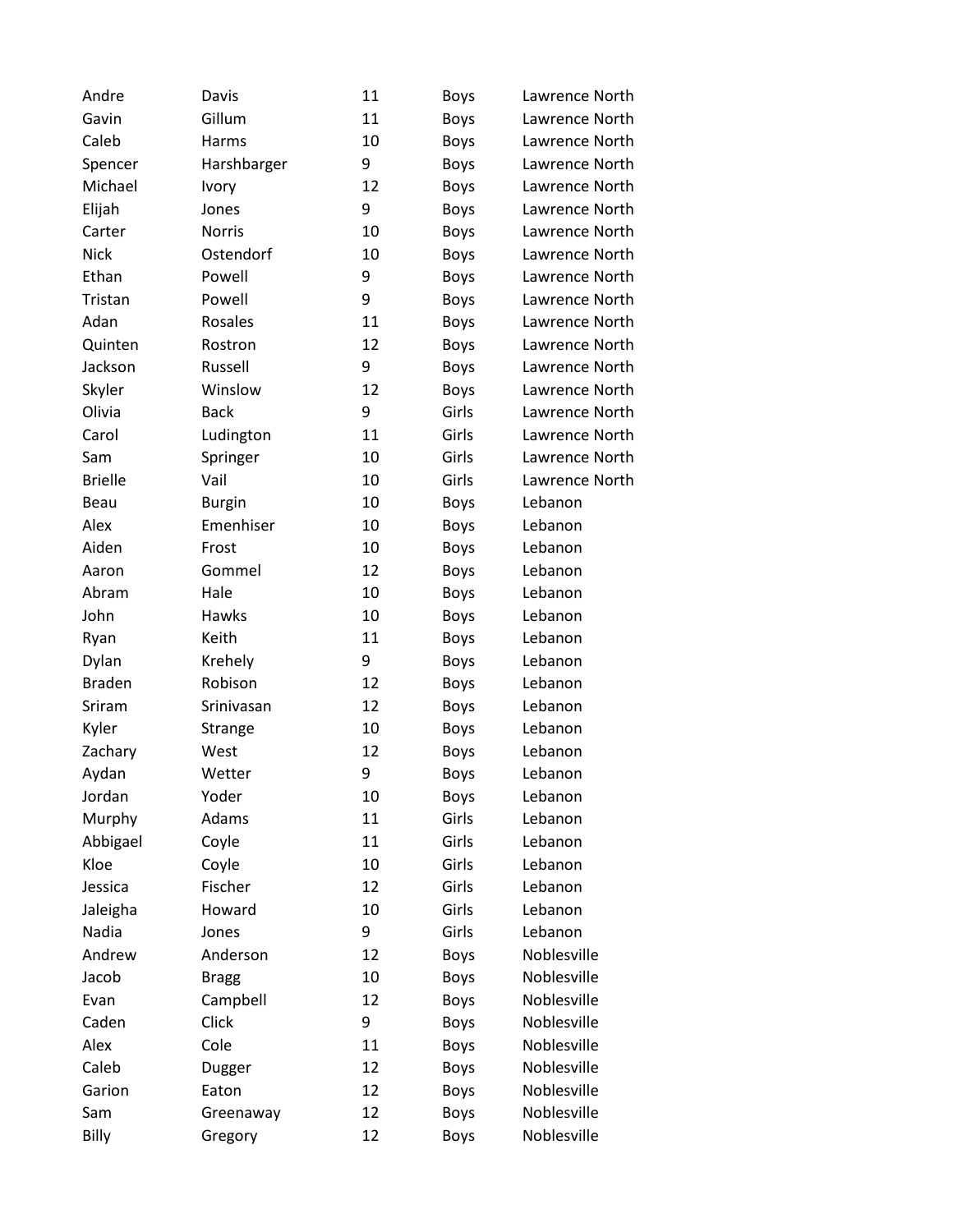| Travis        | Hickner          | 12     | <b>Boys</b> | Noblesville                  |
|---------------|------------------|--------|-------------|------------------------------|
| Alex          | <b>Hipkiss</b>   | 12     | <b>Boys</b> | Noblesville                  |
| Cole          | Kimmel           | 12     | <b>Boys</b> | Noblesville                  |
| Andrew        | Knight           | 11     | <b>Boys</b> | Noblesville                  |
| lan           | Montarsi         | 12     | <b>Boys</b> | Noblesville                  |
| Alec          | Moor             | 9      | <b>Boys</b> | Noblesville                  |
| Joel          | Mumaw            | 11     | <b>Boys</b> | Noblesville                  |
| Asher         | Propst           | 10     | <b>Boys</b> | Noblesville                  |
| Luke          | Shinneman        | 11     | <b>Boys</b> | Noblesville                  |
| Kennedy       | Applegate        | 9      | Girls       | Noblesville                  |
| Chloe         | Click            | 12     | Girls       | Noblesville                  |
| Paige         | Hazelrigg        | 10     | Girls       | Noblesville                  |
| <b>Brooke</b> | Lahee            | 10     | Girls       | Noblesville                  |
| Mya           | McGavic          | 12     | Girls       | Noblesville                  |
| Megan         | Meinerding       | 9      | Girls       | Noblesville                  |
| Nadia         | Perez            | 9      | Girls       | Noblesville                  |
| Summer        | Rempe            | 9      | Girls       | Noblesville                  |
| Bella         | Sharples-Gordon  | 12     | Girls       | Noblesville                  |
| Sophie        | Stahl            | 12     | Girls       | Noblesville                  |
| Aaron         | <b>Broderick</b> | 12     | <b>Boys</b> | North Central (Indianapolis) |
| Gabe          | Chambers         | 11     | <b>Boys</b> | North Central (Indianapolis) |
| Andrew        | Charbonneau      | 10     | <b>Boys</b> | North Central (Indianapolis) |
| Henry         | DeRyke           | 11     | <b>Boys</b> | North Central (Indianapolis) |
| Robbie        | Fitzgerald       | $11\,$ | <b>Boys</b> | North Central (Indianapolis) |
| Xavier        | Guarneros        | 10     | <b>Boys</b> | North Central (Indianapolis) |
| Nate          | Killeen          | 10     | <b>Boys</b> | North Central (Indianapolis) |
| Hayden        | Monk             | 11     | <b>Boys</b> | North Central (Indianapolis) |
| Woodrow       | Murray           | 12     | <b>Boys</b> | North Central (Indianapolis) |
| Jonathan      | Petersen         | 12     | <b>Boys</b> | North Central (Indianapolis) |
| Jackson       | Scott            | 9      | <b>Boys</b> | North Central (Indianapolis) |
| Jack          | Strabala         | 11     | <b>Boys</b> | North Central (Indianapolis) |
| Ellen         | <b>Baker</b>     | 12     | Girls       | North Central (Indianapolis) |
| Mary          | Edwards          | 10     | Girls       | North Central (Indianapolis) |
| Claire        | Eikenberry       | 9      | Girls       | North Central (Indianapolis) |
| Margot        | Grotland         | 10     | Girls       | North Central (Indianapolis) |
| Eleanor       | Hostetler        | 10     | Girls       | North Central (Indianapolis) |
| Lemyiah       | Jewell           | 12     | Girls       | North Central (Indianapolis) |
| Evy           | Krueger          | 9      | Girls       | North Central (Indianapolis) |
| Mia           | Rivas            | 10     | Girls       | North Central (Indianapolis) |
| Maddie        | Rocchio          | 9      | Girls       | North Central (Indianapolis) |
| Raionce       | Rodney           | 11     | Girls       | North Central (Indianapolis) |
| Reagan        | Shaar            | 11     | Girls       | North Central (Indianapolis) |
| Rahiwa        | Tezera           | 11     | Girls       | North Central (Indianapolis) |
| Sami          | Tezera           | 9      | Girls       | North Central (Indianapolis) |
| Sophia        | Tipmore          | 10     | Girls       | North Central (Indianapolis) |
| Emma          | Vatnsdal         | 10     | Girls       | North Central (Indianapolis) |
| Anna          | Youtsey          | 10     | Girls       | North Central (Indianapolis) |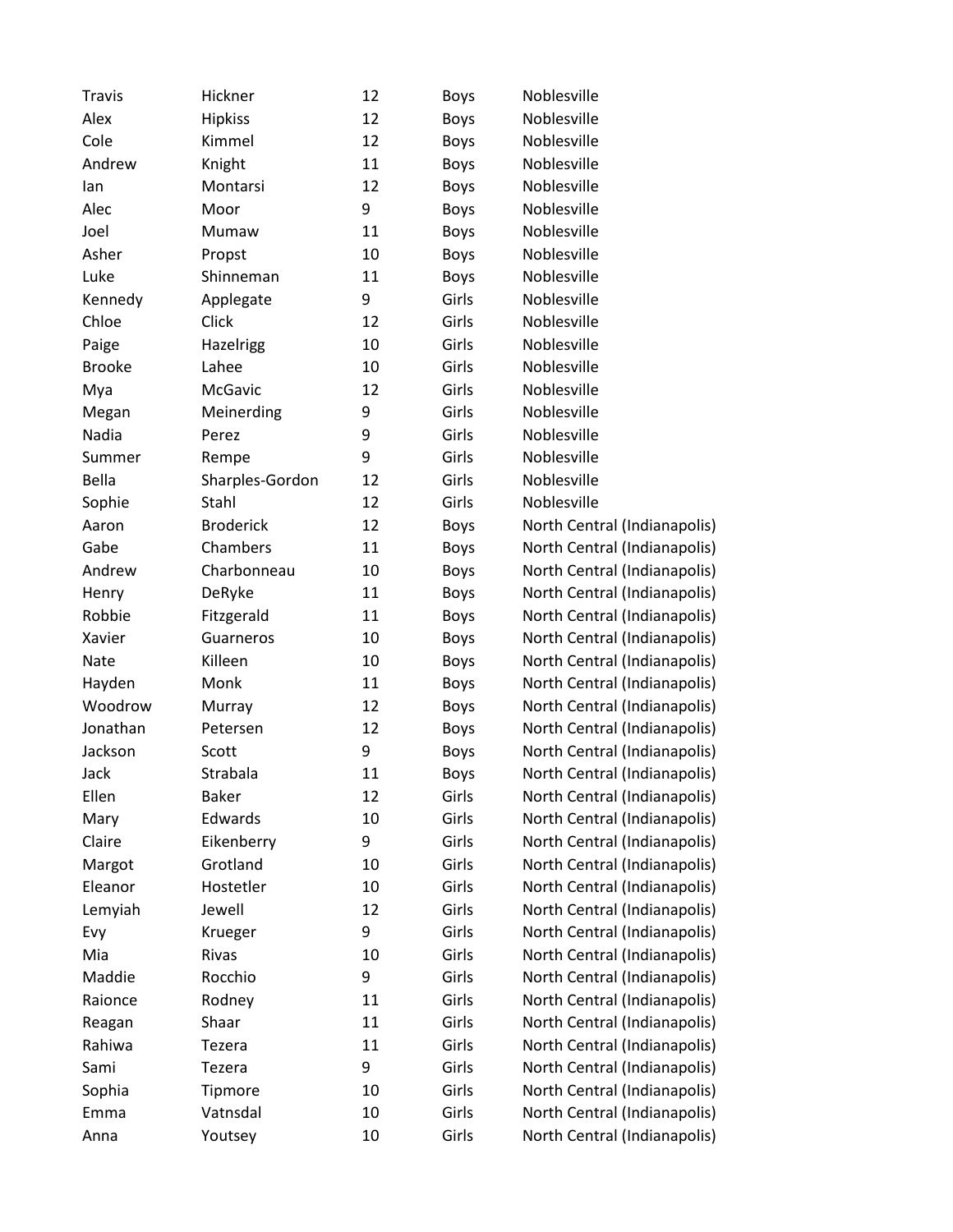| Mercedes     | Andreae        | 10 | Girls       | Park Tudor           |
|--------------|----------------|----|-------------|----------------------|
| Gretchen     | <b>Betz</b>    | 12 | Girls       | Park Tudor           |
| Claire       | Carpenter      | 10 | Girls       | Park Tudor           |
| Chloe        | English        | 11 | Girls       | Park Tudor           |
| Gretchen     | Farley         | 10 | Girls       | Park Tudor           |
| Annie        | Flowers        | 12 | Girls       | Park Tudor           |
| Eleanor      | Hayward        | 11 | Girls       | Park Tudor           |
| Maggie       | Hayward        | 12 | Girls       | Park Tudor           |
| Sophia       | Kennedy        | 10 | Girls       | Park Tudor           |
| Wellesley    | Mobasser       | 12 | Girls       | Park Tudor           |
| Abigail      | Moyers         | 9  | Girls       | Park Tudor           |
| Dakota       | Sciscoe        | 12 | Girls       | Park Tudor           |
| Jade         | Thomas         | 12 | Girls       | Park Tudor           |
| Mary Emma    | White          | 10 | Girls       | Park Tudor           |
| Olivia       | White          | 12 | Girls       | Park Tudor           |
| Isabella     | Wilburn        | 9  | Girls       | Park Tudor           |
| Simon        | <b>Bosslet</b> | 9  | <b>Boys</b> | Pike                 |
| Malachi      | Gornik         | 11 | <b>Boys</b> | Pike                 |
| Grant        | Monnier        | 12 | <b>Boys</b> | Pike                 |
| Shaina       | Alverson       | 10 | Girls       | Pike                 |
| Sogo         | <b>Bakare</b>  | 10 | Girls       | Pike                 |
| Chyane       | Dansby         | 12 | Girls       | Pike                 |
| Ella         | Garvin         | 12 | Girls       | Pike                 |
| Amber        | Haynie         | 10 | Girls       | Pike                 |
| Eleanor      | Holohan        | 10 | Girls       | Pike                 |
| Cara         | Karmolinski    | 12 | Girls       | Pike                 |
| Norah        | Kern           | 10 | Girls       | Pike                 |
| Sarah        | Miller         | 12 | Girls       | Pike                 |
| Kristiana    | Read           | 11 | Girls       | Pike                 |
| Elena        | Rosario        | 9  | Girls       | Pike                 |
| Katelin      | Schwab         | 11 | Girls       | Pike                 |
| Rachel       | Schwab         | 9  | Girls       | Pike                 |
| Jessica      | Velez          | 12 | Girls       | Pike                 |
| Axel         | Aleman         | 12 | <b>Boys</b> | Sheridan             |
| Chris        | Adams          | 11 | <b>Boys</b> | Tipton               |
| <b>Brody</b> | <b>Brack</b>   | 12 | <b>Boys</b> | Tipton               |
| Evan         | Long           | 10 | <b>Boys</b> | Tipton               |
| Hannah       | Haag           | 10 | Girls       | Western Boone        |
| Sydney       | Haag           | 11 | Girls       | Western Boone        |
| Samantha     | Jones          | 9  | Girls       | Western Boone        |
| Audrey       | Knoper         | 11 | Girls       | <b>Western Boone</b> |
| Katherine    | Mateika        | 9  | Girls       | Western Boone        |
| Emma         | Mitchell       | 10 | Girls       | Western Boone        |
| Emily        | Parsons        | 9  | Girls       | Western Boone        |
| Naomi        | Reid           | 11 | Girls       | Western Boone        |
| Katheryn     | Rutherford     | 10 | Girls       | Western Boone        |
| Bekah        | Truby          | 11 | Girls       | Western Boone        |
|              |                |    |             |                      |